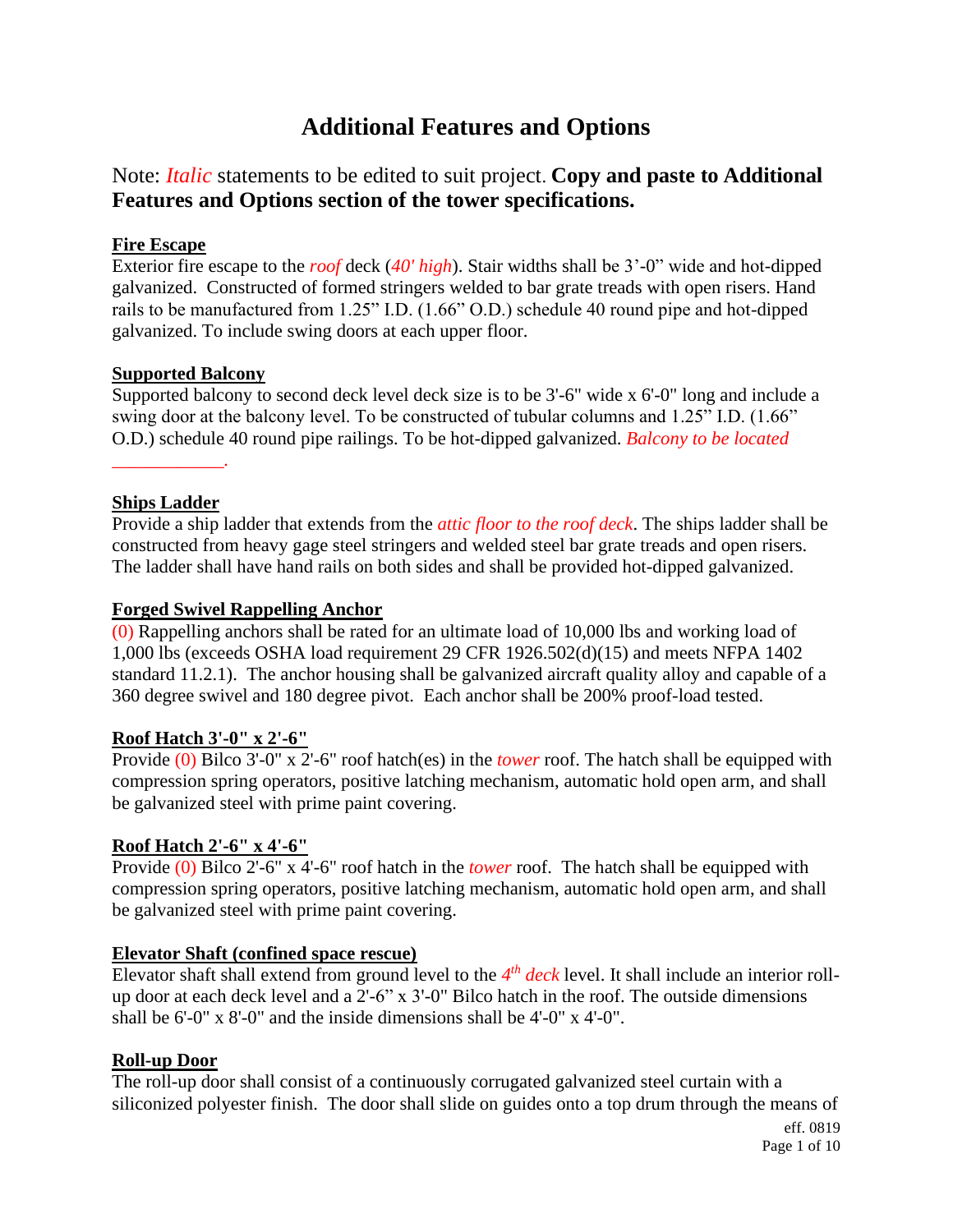a torsion spring. This door aids in the simulation of commercial training exercises though a larger access door.

#### **Riser System**

Brass siamese fire department connection  $(4" \times 2 \frac{1}{2}" \times 2 \frac{1}{2}"$ ; NST thread) located at the exterior of the tower, with galv. interior 4" diameter riser (*34' high*). Include a connection (2.5" NST thread) on the towers interior at each deck level and a connection for future sprinklers at each floor.

#### **Sprinkler System**

A two head sprinkler system shall be located on the 1<sup>st</sup> floor. The system shall utilize galvanized 1" diameter pipes, galvanized elbows/tees, and a shutoff valve, along with the threaded rods/clamps required for attachment.  $-$  (0) total sprinkler system(s) required

# **Exhaust Fan**

Fan/Belt driven sidewall exhauster, 1 <sup>1</sup>/<sub>2</sub> horsepower with a 24" x 24" damper and interior safety shield *(one speed, 240 volt single phase) (two speed, 208 volt, 3 phase)* – (0) fan(s) required

# **External Alarm Components**

Audible and visual external alarm components shall act as an additional warning system via connection to a Scout Temperature Monitoring System. Buzzer and strobe light shall turn on when the burn room temperatures exceed the trip limits, which are preset in the Scout Temperature Monitoring System. Components shall be U.L. rated and consist of an amber strobe light with buzzer (85 decibels at 10 feet), 120 to 24 VAC transformer, relay (24 VAC input - rated for 120 VAC), momentary kill switch/button, and a lockable 10" x 10" x 6" NEMA 3R enclosure. 120 VAC electrical service, component assembly, and wiring materials are by others.

# **Cellular Texting Alarm**

The cellular texting alarm shall act as a long distance real-time notification system when used in combination with the Scout Temperature Monitoring System. A cellular text message will be sent out to three separate mobile devices when the burn room temperatures exceed the trip limits (which are preset via the Scout Temperature Monitoring System). Cellular messages shall notify the user of both the time and date of when the temperatures are exceeded, when the temperatures return to normal, when a power outage occurs, when the power is reestablished, and when the backup batteries are low. The cellular alarm itself includes two inputs, a 100 decibel buzzer, and cellular programming capabilities. The alarm is contained in a gasketed aluminum 8 3/4" x 5 3/4" x 2 1/8" NEMA 4X enclosure. 120 VAC electrical service, component assembly, Verizon cellular activation/annual fee, backup batteries, and wiring materials are by others.

Please note that an additional relay is also required if used in combination with the Audible/Visual External Alarm components.

# **Fire Watchman Pyrometer**

Temperature monitoring shall be sustained with a multiple input, backlit touch screen monitor. The pyrometer shall be connected to thermocouples, which are located within the burn areas for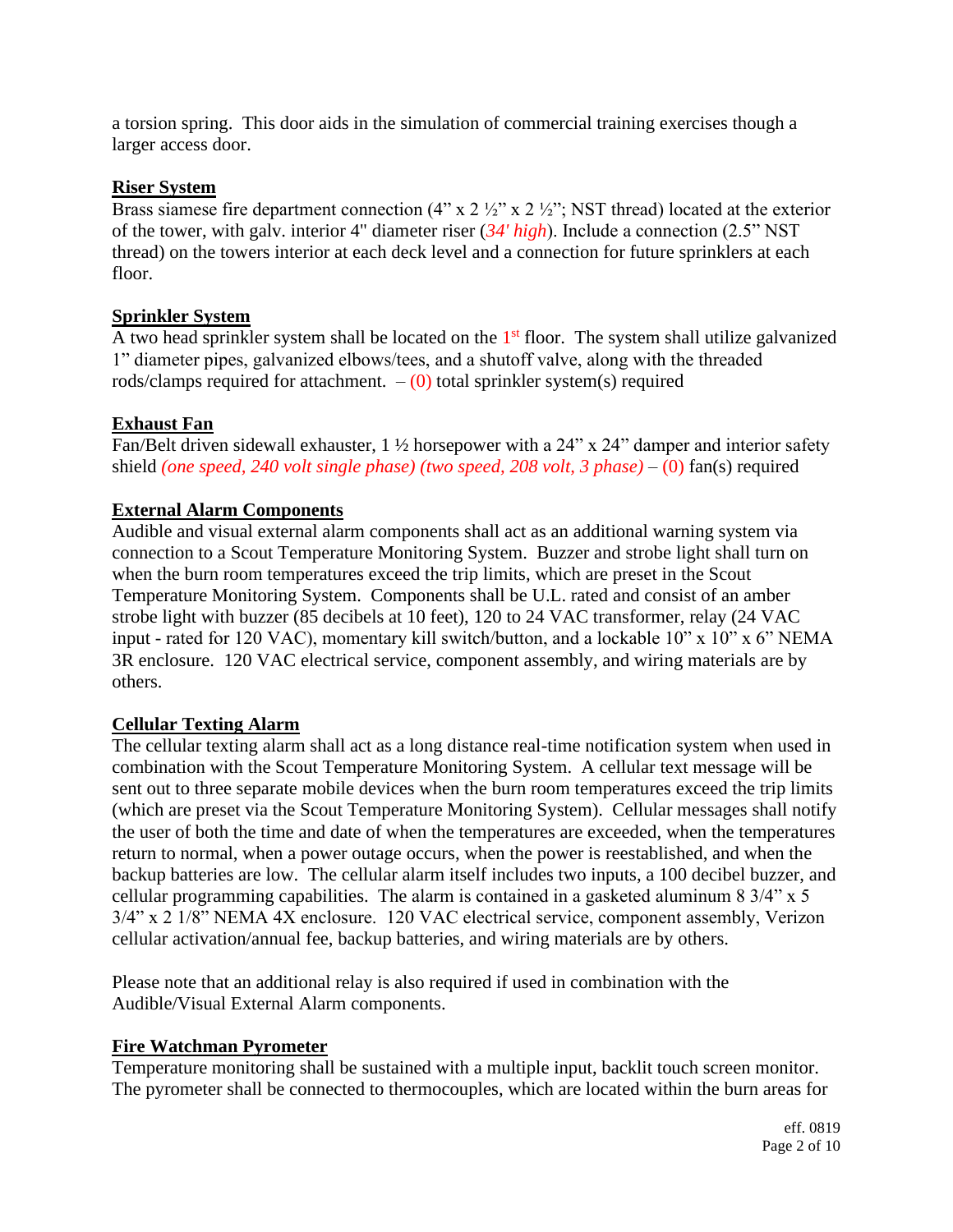temperature reading, and mounted in a locked NEMA weatherproof box. This pyrometer shall display all attached thermocouple temperatures simultaneously and have an onscreen programming menu via the monitor itself or via a mobile device. The pyrometer shall allow for connection of up to 16 thermocouples and shall be able to data log temperatures of each individual thermocouples. The data logging is also thermally activated and automatically starts recording at temperatures above 150 degrees Fahrenheit and is stored on a weather sealed USB drive or mobile cloud. The mobile cloud allows for access to current and stored data and also for viewing data graphs and widgets. The pyrometer shall also include an internal audio alarm and external visual alarm.

On screen information can also be displayed on an Android or Apple Phone or tablet via Wi-FI or Cellular Service which shall also sends a mobile alert when the adjustable alarm temperature setting has been met. This unique application allows the training and safety officers to be away from the area where the pyrometer is installed, while still being able to monitor the temperatures within the burn rooms, and ensure that the operation of the burn room is conducted within a safe and controlled environment.

120 VAC electrical service, optional mobile cloud access fee, and wiring materials are by others. Mobile cloud/cellular service is only available in the continental lower 48 States and Hawaii.

# **Smoke Distribution System**

The artificial smoke distribution system shall allow for runs of (6) interior smoke outlets and (1) exhaust outlet. This system includes two cabinets, 115 volt circulation blower, 3" gate valves, and 3" dia. schedule 40 PVC pipes. One of these cabinets shall allow for a separate compartment for holding a propellant tank for a standard smoke generator. The cabinets shall be hot-dipped galvanized, per ASTM A-924 and painted on both the interior and exterior of the cabinet. The base coat shall be a 0.2 to 0.25 mil coat of a polyurethane primer. The topcoat shall be a 0.7 to 0.8 mil coat of silicon protected polyester on the face side. The paint, on both sides of the panel, is to be baked on. The finished surfaces are to have a light wax coating applied after painting. Does not include smoke generator.

#### **Smoke Generator**

Provide a smoke generator that operates on a 100% duty cycle with a smoke output of 7,680 cfm. This generator shall use an oil based fluid with a maximum particle size of .7 microns to ensure long hang time and dense smoke (**maximum visibility of 3 ft in a 29' x 29' x 9' high area after one minute of use**). An automatic purging system shall be included to prevent the heat exchanger from premature failure and clogs. The generator shall include 4 gallons of a safe, nontoxic, and oil based fluid. Oil based fluids are recommended for fire training environments, over water based fluids, as oil based fluids have 20 to 25 times longer hang time and will not dissipate rapidly in high temperature environments. **The smoke generator shall have a 5 year warranty.**

# **Foldable Roof Guard Rails**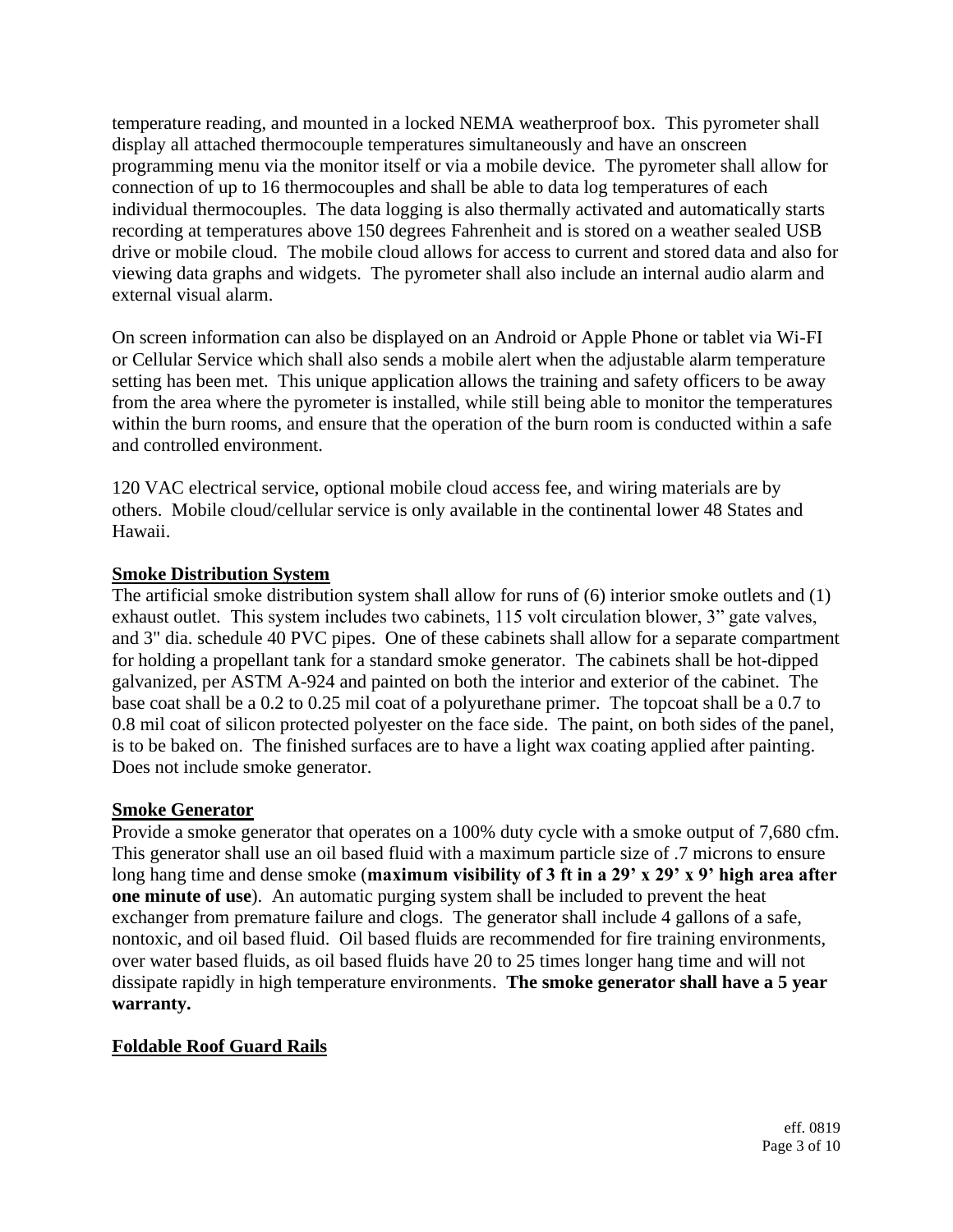Handrails to be manufactured form 1.25" I.D. (1.66" O.D.) schedule 40 round pipe and hotdipped galvanized. Handrail system to be installed around the perimeter of the roof with the ability to fold down when in transport.

# **Caged Ladder**

A caged ladder shall extend from *ground to the roof*. The unit shall be constructed of tubular rails and bar steps. The cage is to be made of steel strap and the entire unit is to be provided hotdipped galvanized.

# **Movable Wall System/Maze**

Each individual movable wall panel (3'-7" wide x full height) is constructed of 20 ga. galv. vertical and horizontal channel stiffeners with a 14 ga. galv. top track. This top track then attaches to a 14 ga. galv. hanging track. The whole system is then held into place with two compression clamps. This system shall allow the wall to slide on the top track, lock into place, and allow for total removal without the use of tools.  $-$  (0) movable wall panel(s) required

# **Movable Wall System With Working Door For Maze**

Each individual movable wall panel (3'-7" wide x full height) is constructed of 20 ga. galv. vertical and horizontal channel stiffeners with a 14 ga. galv. top track. This top track then attaches to a 14 ga. galv. hanging track. The whole system is then held into place with two compression clamps/threshold assembly. This system shall allow the wall to slide on the top track, lock into place, and allow for total removal without the use of tools. The 2'6" x 6'-10" door shall consist 20 ga. galv. steel and includes a lockset.  $-(0)$  movable wall panel(s) with working door required

# **Forcible Entry Door**

Heavy duty steel door equipped with a breakaway lock mechanism. Lock system is easily reset and force requirements are adjustable. Provides training for breaching a locked door. Approved manufacturer of this lock mechanism is Power Jamb.  $-$  (0) required

# **Ladder Hook Bar**

The ladder hook bar is used on sloped roofs to ensure a safe attachment of the trainee's ladder hook when setting the ladder on the roof itself. This system consists of 10'-6" long schedule 80 pipe with 12 ga. pipe angles for attachment. This system shall be hot-dipped galvanized.  $-$  (0) ladder hook bars required

# **Class A Burn Prop**

A solid stainless steel prop with dimensions 30" x 50" x 36" is designed to hold class "A" materials 18" up off of the floor surface. All welded construction with a removable stainless steel ash drawer to catch debris, yet let water pass through. This unit is designed to hold pallet lumber and straw. The unit includes heavy duty locking casters that allow easy relocation of the seat of the fire, yet will lock in place. Weighs 300 pounds.  $-(0)$  props required

# **Bilco Floor Door 3'-0" x 3'-0"**

Provide a Bilco 3'-0" x 3'-0" floor door in the 2<sup>nd</sup> and 3<sup>rd</sup> floors. The door shall be rated for 300 psf live load with a ¼" thick diamond plate cover. It shall be hot-dipped galvanized and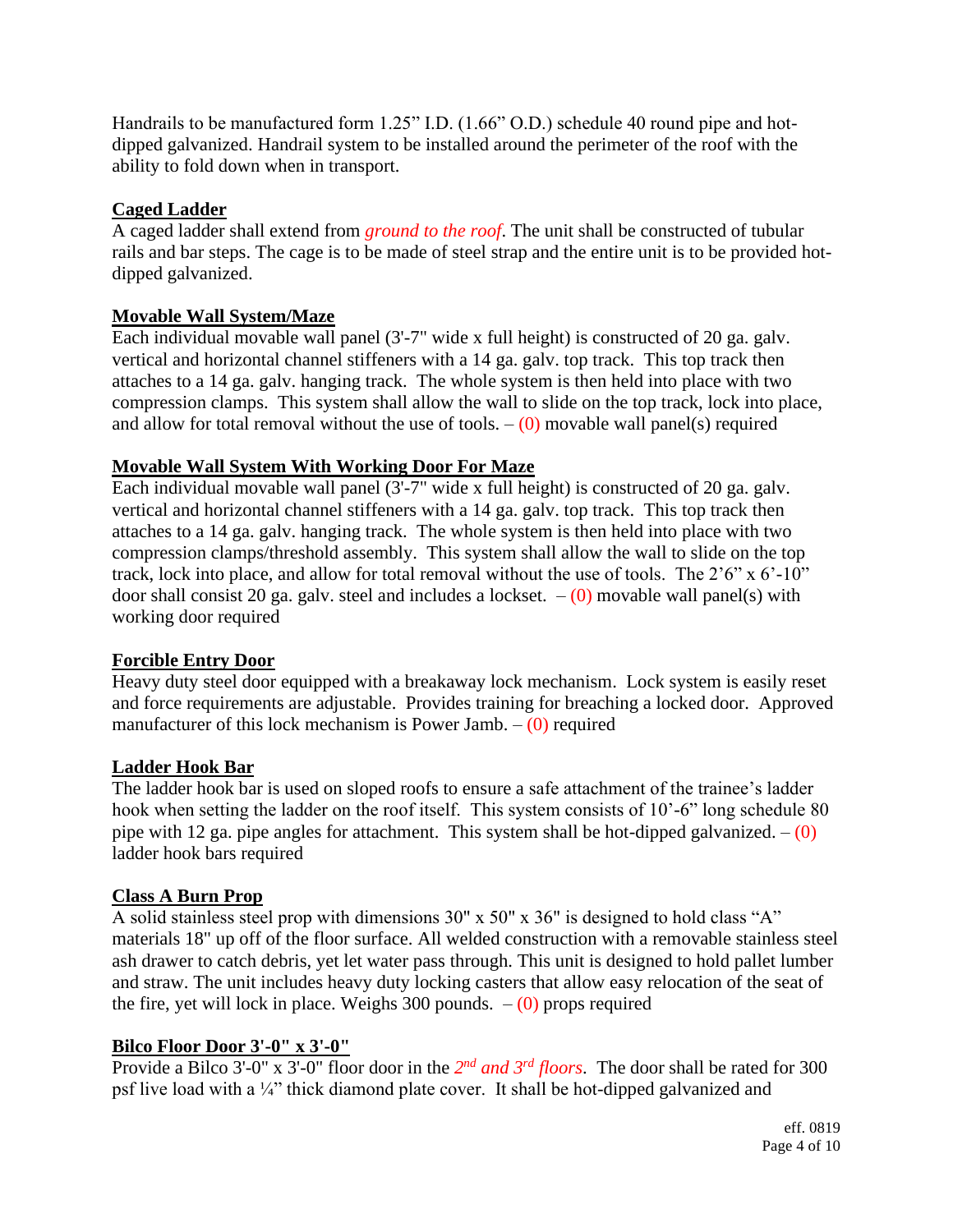equipped with both a compression spring lifting mechanism and a hold open arm.  $-$  (0) total floor door(s) required

# **Rappel Railing System**

Three rail rappelling railing system (prime painted) is 42" high and consists of (3) 3" diameter pipes (schedule 80) set horizontally at 12" on center. This system allows the rope to run from the rappelling ring tie off point, at the deck, overtop to the trainee. It is used to aid trainees in rappelling exercises by raising the rope up off of the roof deck to help with the initial roof edge situation.  $-$  (0) rappelling railing system(s) required

# **Movable Half Wall System/Maze**

Each individual movable wall panel (36" wide x 45" tall x 1 5/8" thick) is constructed of 20 ga. galv. vertical stiffeners and 16 ga. galv. horizontal channels. The upper and lower horizontal channels allow for attachment of other wall panels to any point along either side of this panel or to either end. The whole system is self standing and allows the instructor to view trainees maneuvering the maze.  $-$  (0) movable half wall panel(s) required

# **Removable Vertical Confined Space Rescue Prop**

This removable prop consists of utilizing four movable wall panels per floor along with a Milcor floor door at each desired level. These units are configured to form a vertical shaft through to the floor(s) below. Provide a Milcor 3'-0" x 3'-0" floor door in the *2 nd and 3rd floors*. The door shall be equipped with counter balancing springs and shall be provided prime painted. Each individual movable wall panel (3'-7" wide x full height) is constructed of 20 ga. galv. vertical and horizontal channel stiffeners with a 14 ga. galv. top track. This top track then attaches to a 14 ga. galv. hanging track. The whole system is then held into place with two compression clamps. This system shall allow the wall to slide on the top track, lock into place, and allow for total removal without the use of tools.

# **Secondary Burn Room**

Secondary burn room 12'-0" x 12'-0" to be located\_\_\_\_\_\_\_\_\_\_\_\_\_\_\_. The burn room shall incorporate two swing doors. Interior of room shall be protected with a stainless steel insulating system described in section 2.22. Room shall be capable of 1850˚F burns.

# **Burn Crib**

The burn crib provides a convenient means to protect concrete floors from premature spalling and cracking. This 49" x 49" prop elevates the fuel source of class "A" fires approximately 6" above the floor. This assembly is easily bolted together and consists of all 12 gage galvanized materials.  $-$  (0) crib(s) required

# **Foundation Design**

The foundation shall be designed to handle the structural tower loads (loads designated by the tower manufacturer) along with the existing soil conditions (soil test/report by others). All ground floor columns and stud walls shall sit on a concrete curb and the interior of the ground floor slab shall be sloped to aid in removing the high volumes of water utilized in these types of structures.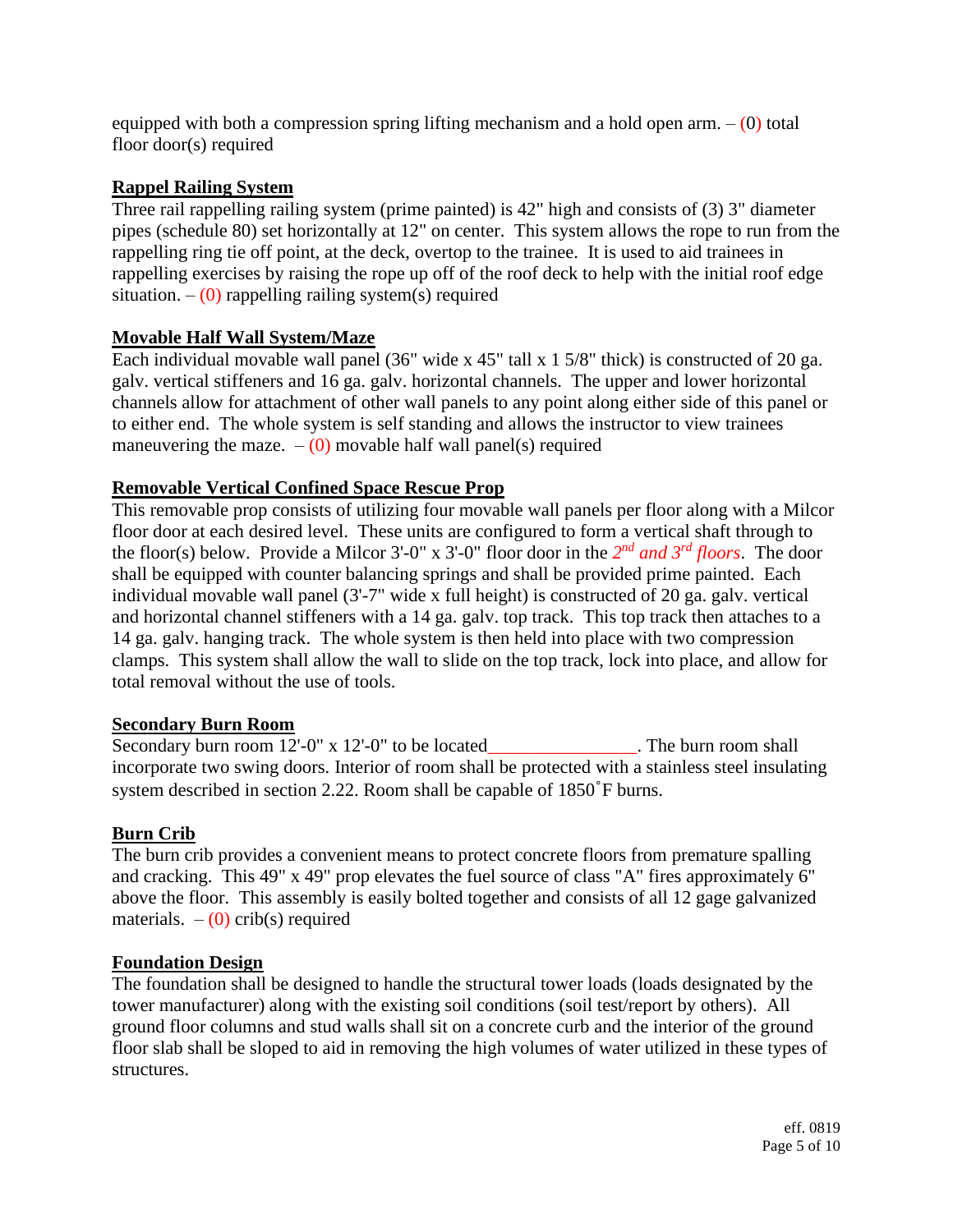# **Mortarless Brick Façade**

Motarless brick siding shall be attached to the outside of the structure through an exterior panel to vertical studs. Approved manufacturer of this system is Novabrik®.

# **Debris Catch Pan**

The debris catch pan is designed to collect material left over from the fire fuel source (i.e., nails and unburned wood scraps) as the room is cleaned/sprayed-out through an exterior burn room door. This 16 ga. galvanized assembly is bolted together and shall be 42" wide x 33" long x 5" high. It shall incorporate weep holes for drainage, latches on each side for easy attachment and removal from the structure, four handles for moving, and the capability for accumulated materials to be discarded.  $-$  (0) pan(s) required

# **Durabak™ Slip-Resistant Paint Roof System**

18 ga. galvanized roof panels covered with a three-coat paint system. The basecoat shall consist of a etch primer while the two topcoats will consist of a finishing polyurethane paint with embedded rubber aggregate. This paint shall be slip resistant, waterproof, abrasion, chemical, salt water, UV and corrosion resistant. Note: Paint does not cover recesses in panels, only the flats of the panels. Acceptable manufacturer of this paint system is The Durabak™ Company.

# **Slip-Resistant Tape**

Slip-resistant tape shall be provided for the 18 ga. galvanized roof panels. This tape shall be 4" wide with a mineral coated surface (for light to heavy shoe-traffic) and have a pressure sensitive adhesive. Note: Tape should only be applied to the flats of the panels. Acceptable manufacturer of this tape system is 3M™.

# **Operating Lever Latch**

Provide a heavy-duty operating lever latch for all tower shutters and burn room doors. This latch shall have interior and exterior padlocking handles. The latch case shall have 1/8" thick zinc plated steel with a black powder coated finish.

# **Heavy-Duty Spring Closer For Burn Room Doors**

Heavy-duty spring action closer rated for swinging doors that exceed 200 pounds. The closer is fully adjustable for different force settings without the requirement of tools. The materials for this closure are both zinc plated steel and hot-dipped galvanized malleable iron. A roller guide is also included to ensure smooth operation.

# **Attic Burn Area**

Attic burn area 4'-0" x 4'-0" lined on the three walls, floor, and ceiling with a stainless steel insulating system described in section 2.22. Area is to be capable of withstanding a 600˚F burn.

# **Firefighter Combat Challenge Stair Tower**

Designed to the same specifications as the Scott Firefighter Combat Challenge®. This 41'H x 12'L standalone structure is hot-dipped galvanized. Stair tower can be connected to new or existing fire training facility or placed as a stand alone unit. Stair widths shall be 2'-6" wide and shall be constructed of formed stringers welded to bar grate treads with open risers. Hand rails to be manufactured from 1.25" I.D. (1.66" O.D.) schedule 40 round pipe.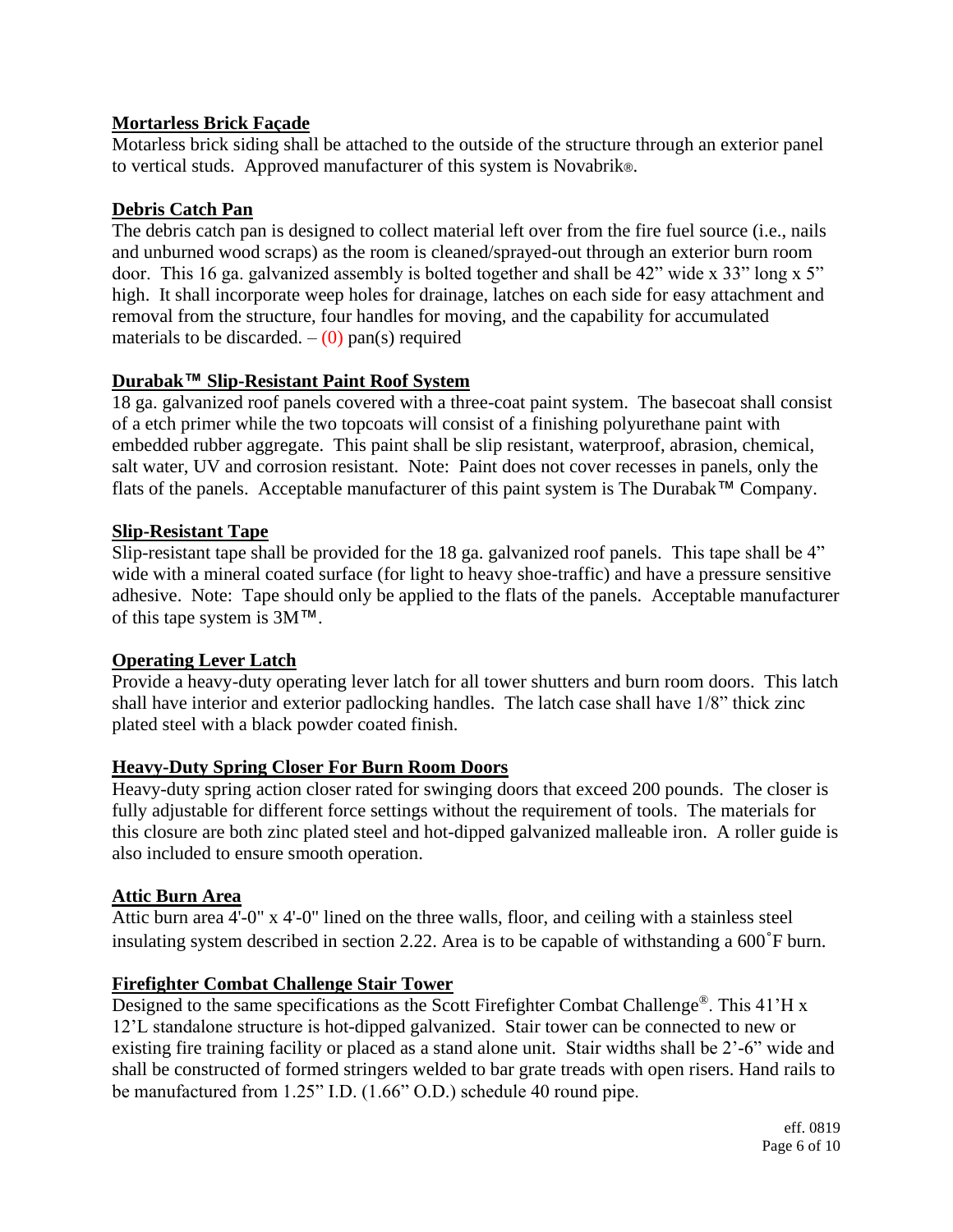# **Roof Guard Rails**

Handrails to be manufactured form 1.25" I.D. (1.66" O.D.) schedule 40 round pipe and hotdipped galvanized. Handrail system to be installed around the perimeter of the residence roof and set back from the edge of the roof for additional safety.

# **Interior Ladder**

An interior ladder is to extend from *the third floor to the attic*. It shall be constructed of tubular rails and bar steps and will be provided hot-dipped galvanized. It shall include a chain gate at the upper level.

# **Cantilevered Balcony**

Cantilevered balcony shall be constructed of prime painted structural tube and hot-dipped galvanized bar grate deck and joists. Balcony to be approximately *4'-0" wide x 22'-0" long*. *Balcony to be located \_\_\_\_\_\_*. Balcony shall be totally cantilevered, no support columns may be used. Shall include *one* door to the interior. Perimeter railing shall be 1.25" I.D. (1.66" O.D.) schedule 40 hot-dipped galvanized round pipe.

# **Helicopter Skid Simulator**

6' x 5'-11" 18 gage roof deck simulates a helicopter floor. Constructed of prime painted structural tube and pipe to form skids, hot-dipped galvanized joists, and is positioned on the tower roof. Simulator shall be totally cantilevered, no support columns may be used. Perimeter railing shall be 1.25" I.D. (1.66" O.D.) schedule 40 hot-dipped galvanized round pipe with chained gates on both sides.

# **Cantilevered Rappelling Platform 4'-0" x 4'-0**"

Balcony constructed of prime painted structural tube and hot-dipped galvanized joists and bar grate deck - positioned on the tower roof. Balcony shall be totally cantilevered, no support columns may be used.

# **Multi-Level Platform**

Supported multi-level platform shall consist of prime painted structural steel. Hot-dipped galvanized 1.25" I.D. (1.66" O.D.) schedule 40 round pipe perimeter railing, bar grate deck and joists shall also be included. Each level to be approximately *11'-8" wide x 21'-6" long* and shall include a swing door at each upper floor.

# **Corner/Inset Balcony**

Recessed corner/inset balcony on the 4<sup>th</sup> floor(s) with 1.25" I.D. (1.66" O.D.) schedule 40 hotdipped galvanized round pipe perimeter railings and access door to interior.

# **Confined Space Rescue Prop**

Tube/corrugated galvanized pipe (36" dia.) shall extend from *1<sup>st</sup> to 2<sup>nd</sup>* floor level. It shall include a 90 degree elbow and a 3'-0" x 3'-0" Milcor floor door at the top floor level for entrance and access to lower floor level.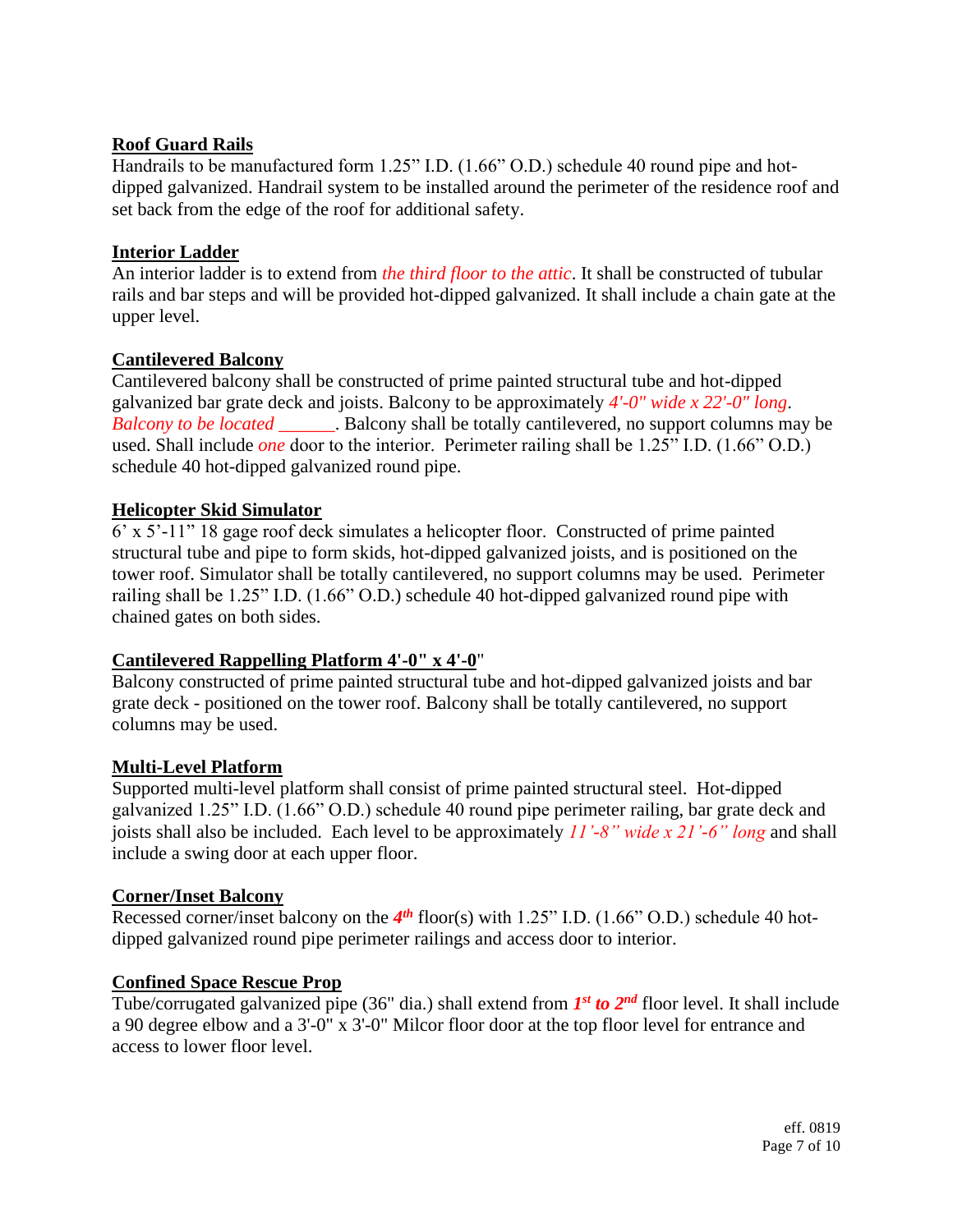# **Corner Burn Area**

Corner burn area. *8'-0" x 8'-0"* lined on two walls and the ceiling with a stainless steel insulating system described in section 2.22. Area is to be capable of withstanding a 600˚F burn. Floor protection provided by others.

#### **Basement Trainer**

The fire-training trailer shall have a 4'-0" x 8'-6" balcony above the gooseneck with a perimeter railing and a removable exterior ladder. There shall be a fixed interior stair from this balcony down into the burn area to simulate basement fire scenarios. The exterior ladder, perimeter railing, and the interior stair shall be hot-dipped galvanized.

# **Trailer Length Upgrade/Increase**

The overall length of the fire-training trailer shall be increased by an additional six feet. The increase in length shall also include an upgrade to (3) 10,000 lbs axles and a GVWR rating of 26,000 lbs.

#### **Stove Simulator With Enclosed Overhead Hood - Class A Burn Prop**

The stove simulator assembly consists of 1/4" thick prime painted angles and 12 gage stainless steel panels bolted together with 3/8" diameter bolts through pre-punched holes for ease of assembly. The prime painted  $19W4 \times 11/2$ " x  $3/16$ " bar grate is designed to hold class "A" materials 1'-4" above the floor surface. Dimensions for this prop shall be approximately 4'-5 1/2" x 4'-5 1/2" x 6'-7" tall and shall resemble a commercial grade stove. The overhead hood of this unit is  $2^1$ -11" x 4'-5 1/2" and is enclosed by stainless steel panels. A sliding/removable stainless steel range top with large ventilation holes shall also be provided. The range top helps to limit the number of pallets trainees can place in the unit by covering approximately half of the unit.  $-$  (0) required

# **Stove Simulator With Overhead Burn Hood - Class A Burn Prop**

The stove simulator assembly consists of 1/4" thick prime painted angles and 12 gage stainless steel panels bolted together with 3/8" diameter bolts through pre-punched holes for ease of assembly. The prime painted 19W4 x 1 1/2" x 3/16" bar grate is designed to hold class "A" materials 1'-4" above the floor surface. Dimensions for this prop shall be approximately 4'-5 1/2" x 4'-5 1/2" x 6'-7" tall and shall resemble a commercial grade stove. The overhead bar grate hood of this unit is 2'-11" x 4'-5 1/2" and provides another area to hold class "A" materials for a secondary fire. A sliding/removable stainless steel range top with large ventilation holes shall also be provided. The range top helps to limit the number of pallets trainees can place in the unit by covering approximately half of the unit.  $-$  (0) required

# **Bunk Bed Simulator With Enclosed Top Bunk - Class A Burn Prop**

The bunk bed simulator assembly consists of 1/4" thick prime painted angles and 12 gage stainless steel panels bolted together with 3/8" diameter bolts through pre-punched holes for ease of assembly. The prime painted 19W4 x 1 1/2" x 3/16" bar grate is designed to hold class "A" materials 1'-4" above the floor surface. Dimensions for this prop shall be approximately 4'-5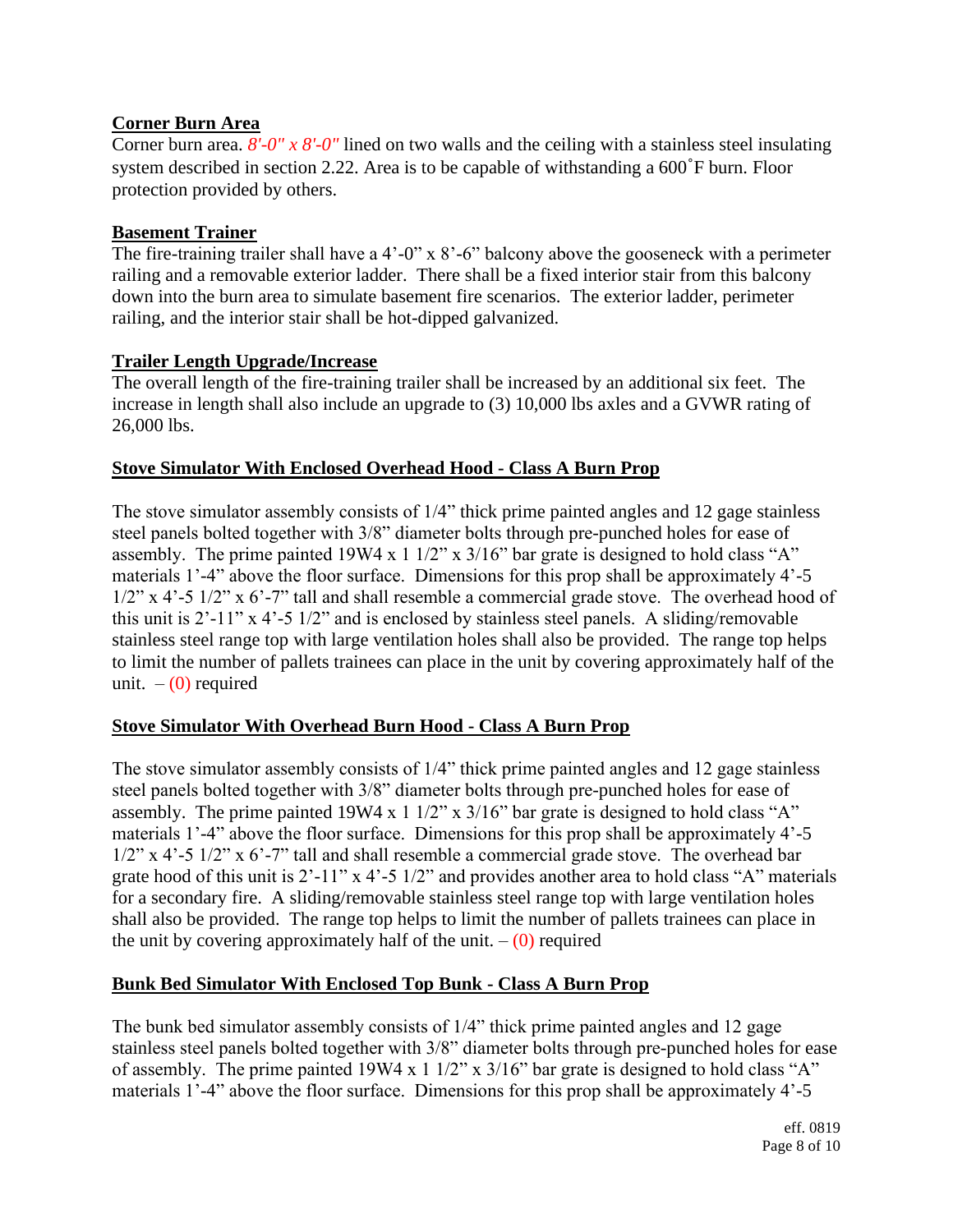$1/2$ " x 4'-5  $1/2$ " x 6'-7" tall and shall resemble a bunk bed. The overhead bunk of this unit is also 4'-5  $1/2$ " x 4'-5  $1/2$ " and is enclosed by stainless steel panels.  $-$  (0) required

# **Bunk Bed Simulator With Burnable Top Bunk - Class A Burn Prop**

The bunk bed simulator assembly consists of 1/4" thick prime painted angles and 12 gage stainless steel panels bolted together with 3/8" diameter bolts through pre-punched holes for ease of assembly. The prime painted 19W4 x 1 1/2" x 3/16" bar grate is designed to hold class "A" materials 1'-4" above the floor surface. Dimensions for this prop shall be approximately 4'-5 1/2" x 4'-5 1/2" x 6'-7" tall and shall resemble a bunk bed. The overhead bar grate bunk of this unit is also 4'-5 1/2" x 4'-5 1/2" and provides another area to hold class "A" materials for a secondary fire.  $-$  (0) required

# **Bed Simulator - Class A Burn Prop**

The bed simulator assembly consists of 1/4" thick prime painted angles and 12 gage stainless steel panels bolted together with 3/8" diameter bolts through pre-punched holes for ease of assembly. The prime painted  $19W4 \times 11/2$ " x  $3/16$ " bar grate is designed to hold class "A" materials 1'-4" above the floor surface. Dimensions for this prop shall be approximately 4'-5 1/2" x 4'-5 1/2" x 4'-4" tall and shall resemble a bed with headboard. A sliding/removable stainless steel lid with large ventilation holes shall also be provided. The lid helps to limit the number of pallets trainees can place in the unit by covering approximately half of the entire unit.  $-$  (0) required

# **Manhole Frame/Cover**

A 34" solid cast iron manhole cover with self sealing gasket shall be used to access floor below. A surrounding cast iron square base/frame shall be provided along with a concealed pick point in the cover.  $-$  (0) required

# **Annunciator Visual/Audio Alarm Panel**

The 24 VDC annunciator panel allows for 16 switch inputs to light up separate alarm areas via LED lights. Audible and visual alarm components shall act as a warning system to indicate trouble and alarm situations with a keyed switch silence capability. These alarms are triggered to simulate fire/trouble for each floor or room via toggle switches. In order to simulate fire/trouble situations a separate instructor box is used to switch on the annunciator panel's indicator lights/alarm to allow the trainee to determine which area is in need of aid, similar to control rooms in larger buildings. Control box components shall consist of a 12" x 10" x 6" NEMA 12 enclosure, 120 VAC to 24 VDC transformer, terminal block, 16 toggle switches with boots. 120 VAC electrical service, component assembly, and wiring materials are by others. - (0) annunciator(s) required

# **Tactical Breach Door**

The tactical breach door provides training for ram/kick breaching and shotgun breaching. The door frame and backer frame shall be AR-500 steel. The door shall have an easily replaceable plywood façade such that replacement can be accomplished using standard hand tools. The door